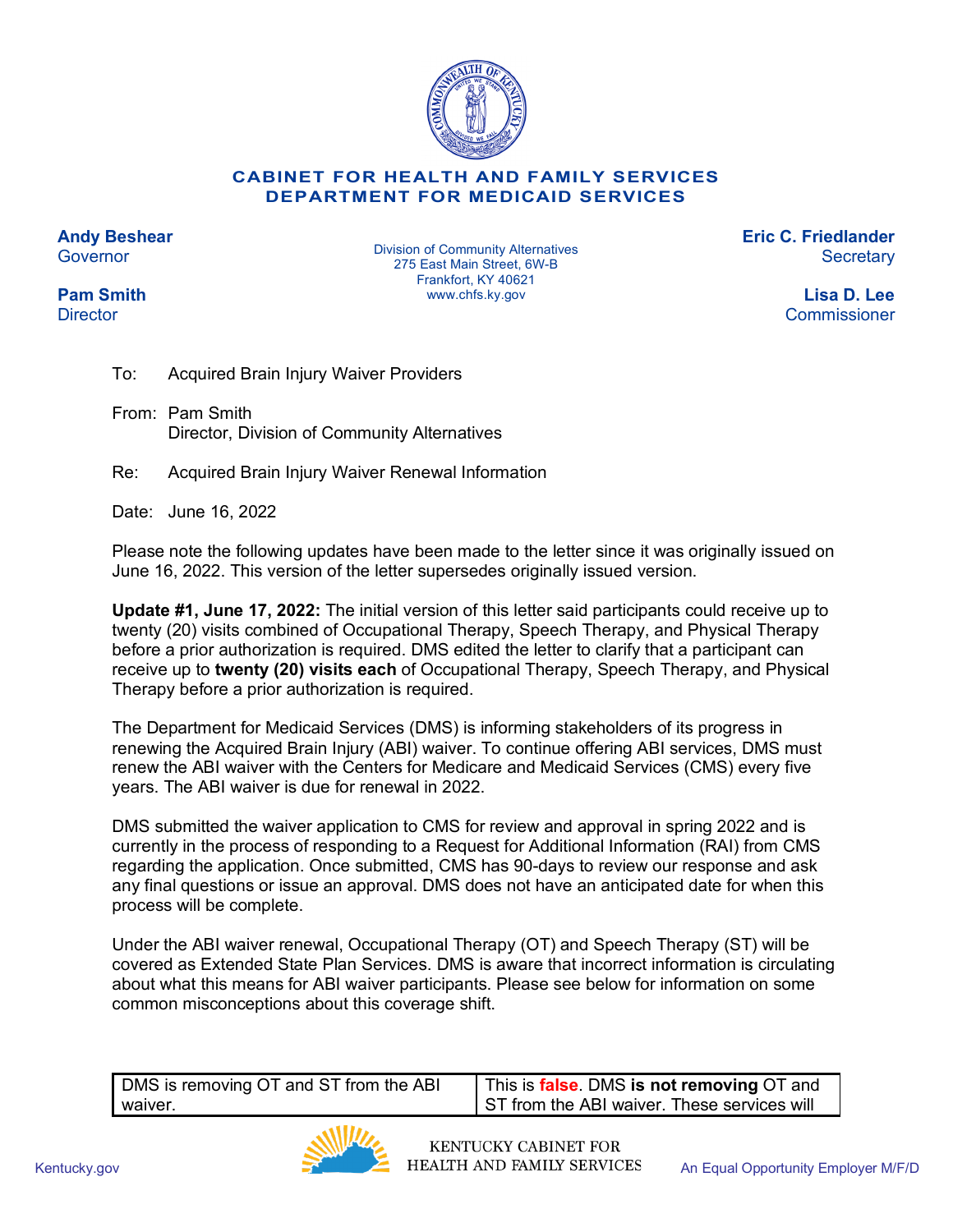|                                                                                                                                            | remain in the ABI waiver as Extended State<br>Plan Services.                                                                                                                                                                                                                                                                                                                         |
|--------------------------------------------------------------------------------------------------------------------------------------------|--------------------------------------------------------------------------------------------------------------------------------------------------------------------------------------------------------------------------------------------------------------------------------------------------------------------------------------------------------------------------------------|
| ABI participants will receive OT and ST paid<br>for by the Medicaid state plan instead of the<br>ABI waiver.                               | This is <i>true</i> . Once the updated waiver is<br>approved, ABI participants will have their OT<br>and ST services paid for by the Medicaid<br>state plan instead of the waiver.                                                                                                                                                                                                   |
| ABI participants with private insurance or<br>Medicare will not be able to receive OT and<br>ST through the waiver or Medicaid state plan. | This is <b>false</b> . By federal law, Medicaid is the<br>"payer of last resort." This means if a<br>participant has private insurance or Medicare,<br>those programs are required to cover the<br>service before Medicaid does. If private<br>insurance or Medicare coverage is exhausted<br>or denied, then the services can be covered<br>by Medicaid or the waiver.              |
| ABI participants will have to change OT and<br>ST providers.                                                                               | This is <b>false</b> . Many ABI providers are<br>enrolled as Medicaid state plan providers and<br>DMS is helping additional ABI providers to<br>become Medicaid state plan providers. ABI<br>providers who have not yet enrolled have the<br>option to do so at any time. Participants also<br>have the option to see any Medicaid state<br>plan OT and ST provider.                 |
| ABI participants will not receive the same<br>amount or type of OT and ST as they do<br>today.                                             | This is <b>false</b> . Participants should not<br>experience a change in OT and ST services.<br>OT and ST under the Medicaid state plan are<br>rehabilitative and can be used for<br>maintenance or prevention of regression, can<br>be provided as often as needed, and can be<br>provided at home, in the community, or at an<br>OT or ST office.                                  |
|                                                                                                                                            | ABI participants can receive up to twenty (20)<br>visits each of OT, ST, and Physical Therapy<br>(PT) under the Medicaid state plan. The<br>service provider can request a prior<br>authorization for more visits. If a participant<br>requires more than 20 visits, the service<br>provider should initiate the prior authorization<br>process before those 20 visits are complete. |
|                                                                                                                                            | Please note Medicaid state plan prior<br>authorizations are every ninety (90) days.<br>Upon renewal, the ABI waiver prior<br>authorizations will move to the same<br>schedule to match both the Medicaid state<br>plan and Medicare prior authorization<br>processes for OT and ST.                                                                                                  |
| ABI participants will receive more denials for<br>OT and ST requests.                                                                      | This is <b>false</b> . Less than 1% of individuals who<br>request OT and ST through the Medicaid                                                                                                                                                                                                                                                                                     |